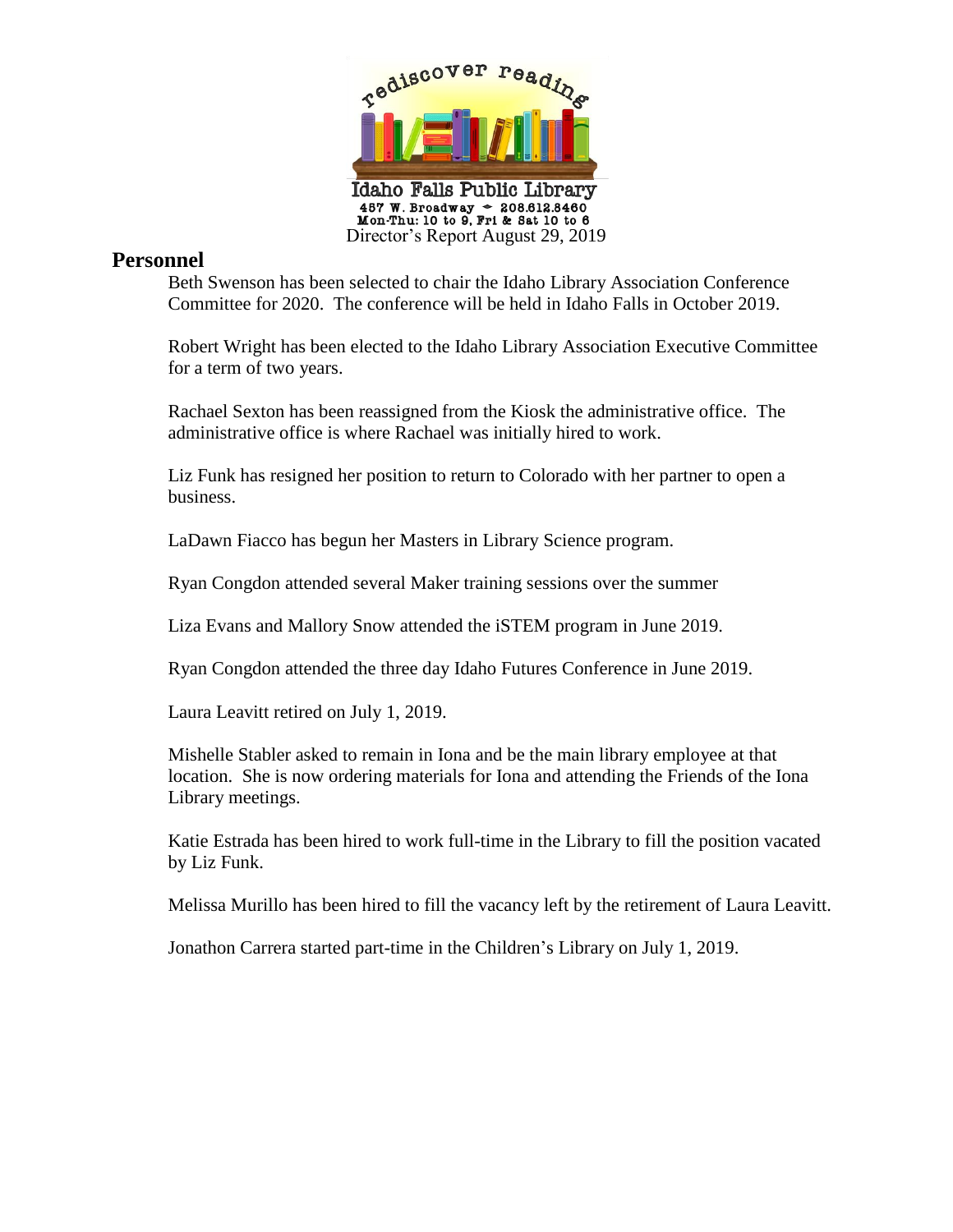## **Programs**

**Total Programs: 214 Total Participants: 7,566** (does not include Summer Reading totals).

**Children's Summer Reading: 5,654 participants, 756 have finished week 10 so far.**

**Teen Summer Reading: 850 participants.** 

**Adult Summer Reading: 1,510 participants.**

**Summer Reading Total: 8,010 participants.**

#### **Children's: 281 programs with 11,247 participants total.**

**Story time/Book Babies/Tour** 8,154 participants over 195 programs **Coding for Kids:** 392 participants over 29 meetings. **Extreme Book Nerd for Kids:** 69 additional signups for 469 total participants. **Science/Art Club with the ARTitorium:** 301 participants over 8 programs. **Outreach Programs:** 1,340 total participants over 22 programs. **Little Makers Story Time:** 510 participants over 13 weeks. **Library Tours:** 167 visitors over 2 tours. **Princess Storytime with the East Idaho Renaissance Faire:** 183 participants. **Storytime at the ARTitorium:** 90 participants over 4 programs. **Museum of Idaho partner events:** 251 participants over 12 programs.

### **Adults and Teens: 128 programs with 4,049 participants total.**

**Extreme Book Nerd:** 91 additional signups for 1,305 total participants. **Puzzle/Game Passive use:** 1,512 participants over 13 weeks. **Crazy Crafty Chicks:** 174 participants over 12 weeks. **Chess Club:** 187 participants over 13 weeks. **Knit Together:** 77 participants over 10 weeks. **Tween Tuesdays:** 334 participants over 10 weeks. **Great Book Giveaway:** 493 total entries between 6 book sets. **Dungeons and Dragons Days:** 91 participants over 12 weeks. **Meet the Author:** 67 attendees over 2 programs. **Movies:** 195 attendees over 10 showings. **Makerspace:** 200 participants over 10 weeks. **Teen Writing Camp:** 100 participants over 4 meetings. **Adult Writing Group:** 144 participants over 13 weeks. **Grow with Google:** 172 participants over 4 workshops.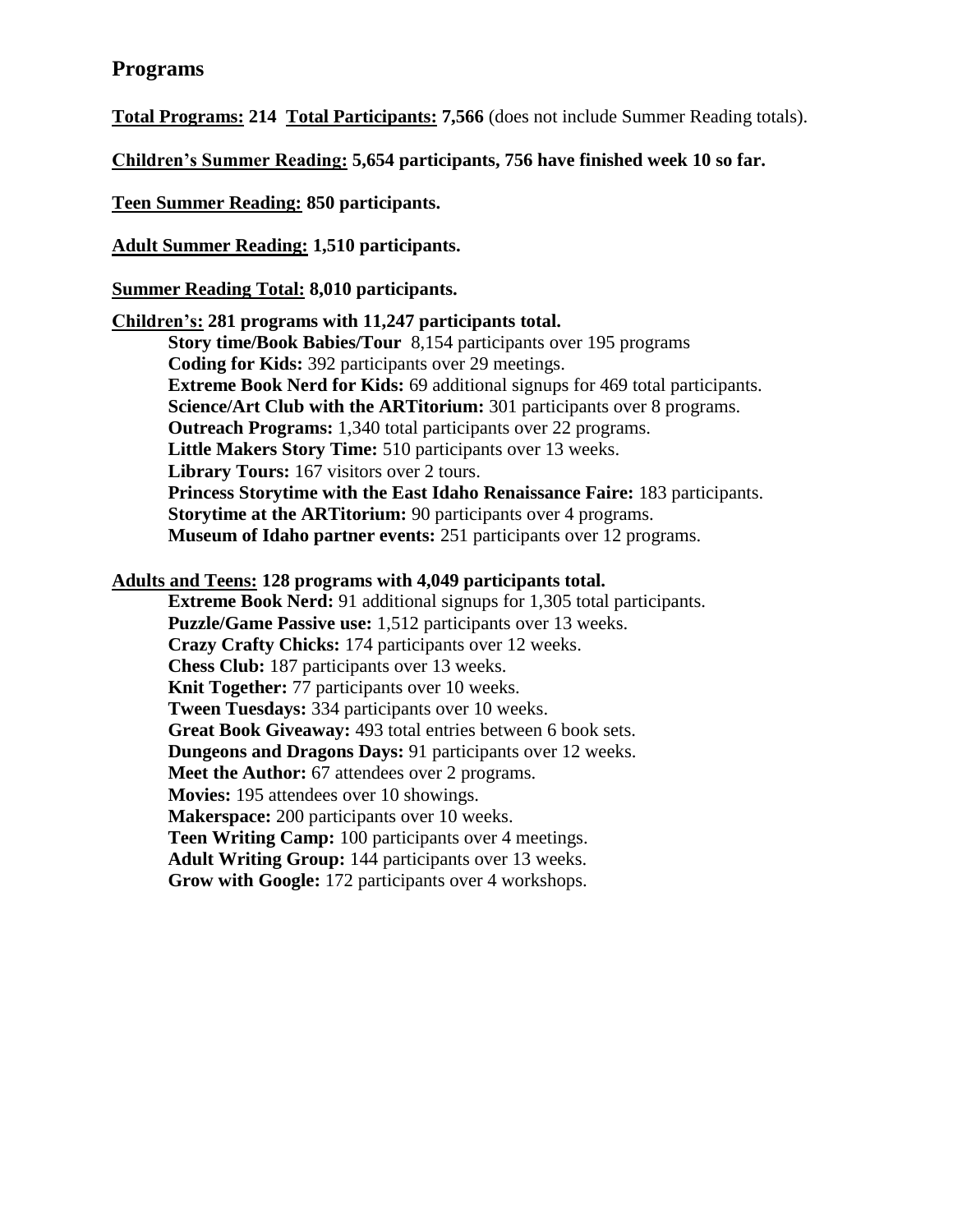**Grants**

#### **INL STEM Grant: \$1,698.47 spent out of \$5,000.**

**Foldoscope Class Kits:** \$208 **AmScope Beginner Microscopes:** \$173.64 **Nat Geo Mega Biology Set:** \$67.96 **Replacement heatbed for 3D Printer:** \$27.18 **Replacement extruder for 3D Printer:** \$9.99 **Kamigami robots: \$**52.64 **PLA for 3D printer:** \$63.20 **Extra Drones and Accessories:** \$1,077.98 **Kitchen Scale for 3D printer:** \$19.88 **Sewing Supplies:** 102.55